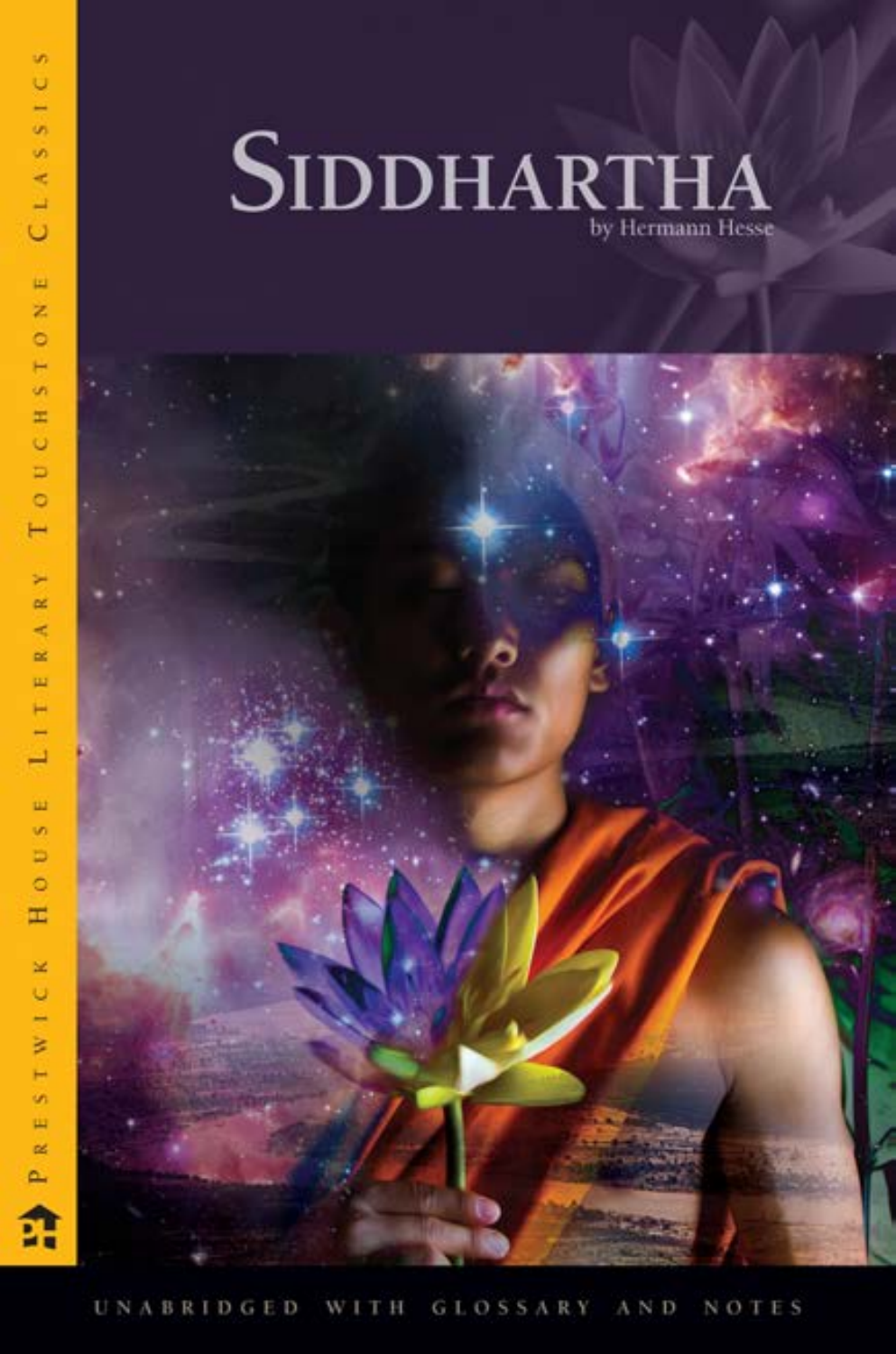# **Siddhartha**



Hermann Hesse



P.O. Box 658 Clayton, Delaware 19938 • www.prestwickhouse.com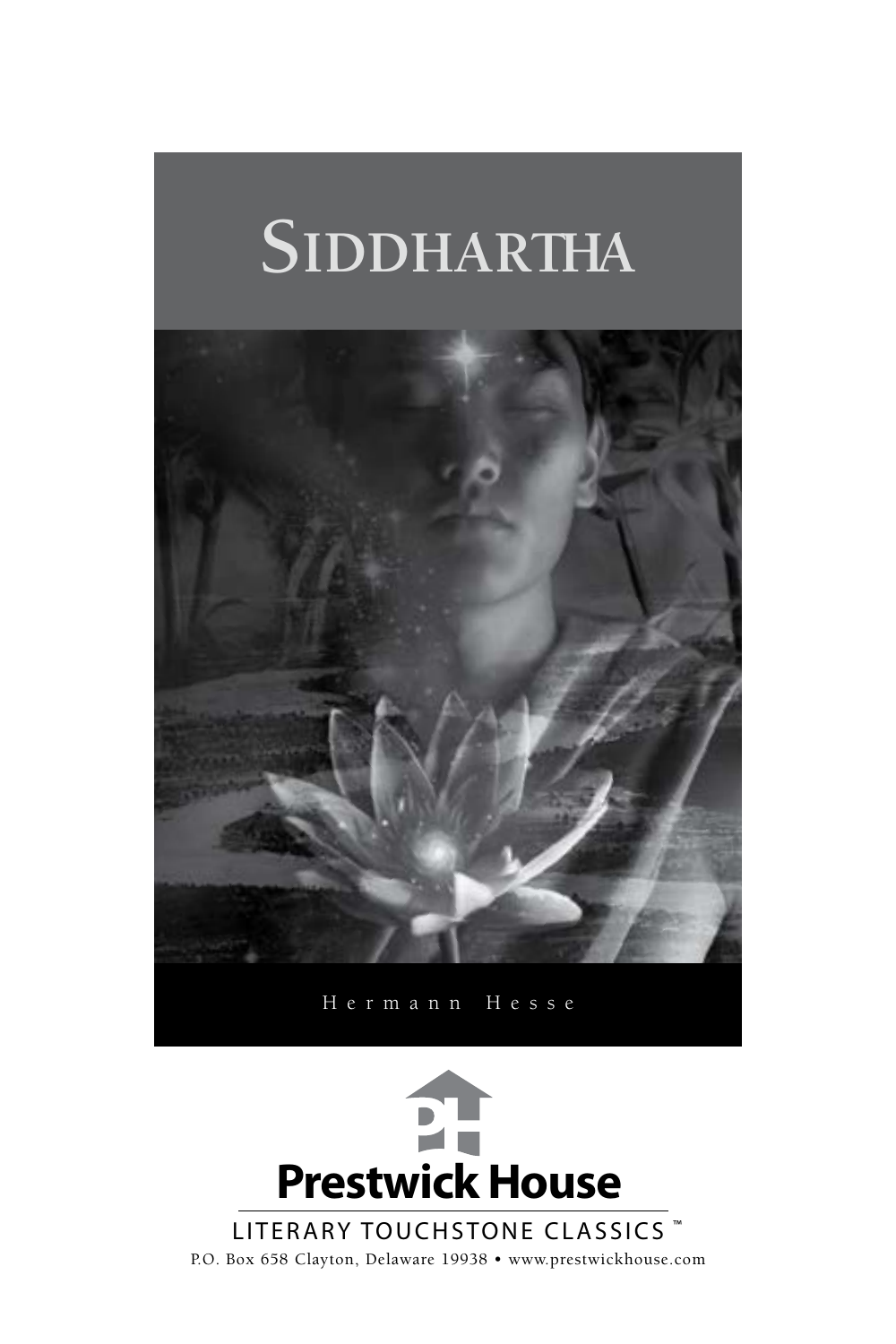SENIOR EDITOR: Paul Moliken Editor: M.A. Roberts Cover Photography: Steve Knox Cover Illustration and Design: Larry Knox

PRODUCTION: Jerry Clark



P.O. BOX 658 · CLAYTON, DELAWARE 19938 Te l : 1 . 8 0 0 . 9 3 2 . 4 5 9 3 FAX: 1.888.718.9333 WEB: www.prestwickhouse.com

*Prestwick House Teaching Units*TM*, Activity Packs*TM*, and Response Journals*TM *are the perfect complement for these editions. To purchase teaching resources for this book, visit www.prestwickhouse.com*

This Prestwick House edition is an unabridged republication, with emendations, of an anonymous translation of *Siddhartha.*

©2005 All new material is copyrighted by Prestwick House, Inc. All rights reserved. No portion may be reproduced without permission in writing from the publisher. Printed in the United States of America. *Revised July 2014*

ISBN 978-1-58049-390-1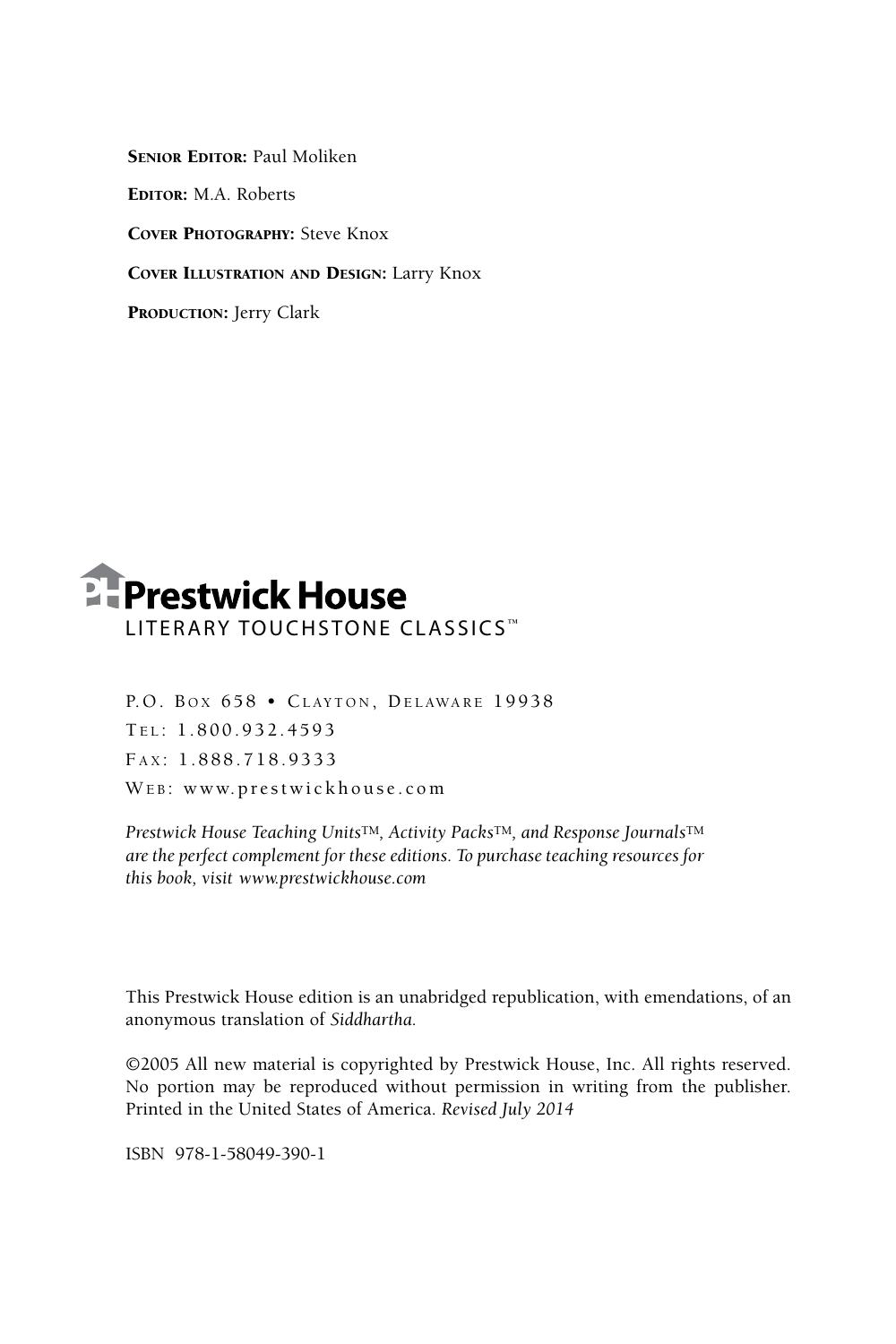# SIDDHARTHA

Hermann Hesse

# CONTENTS

| Reading Pointers for Sharper Insights  8 |  |
|------------------------------------------|--|

# **FIRST PART**

| The Son of the Brahmin 13 |  |
|---------------------------|--|
|                           |  |
|                           |  |
|                           |  |

# **SECOND PART**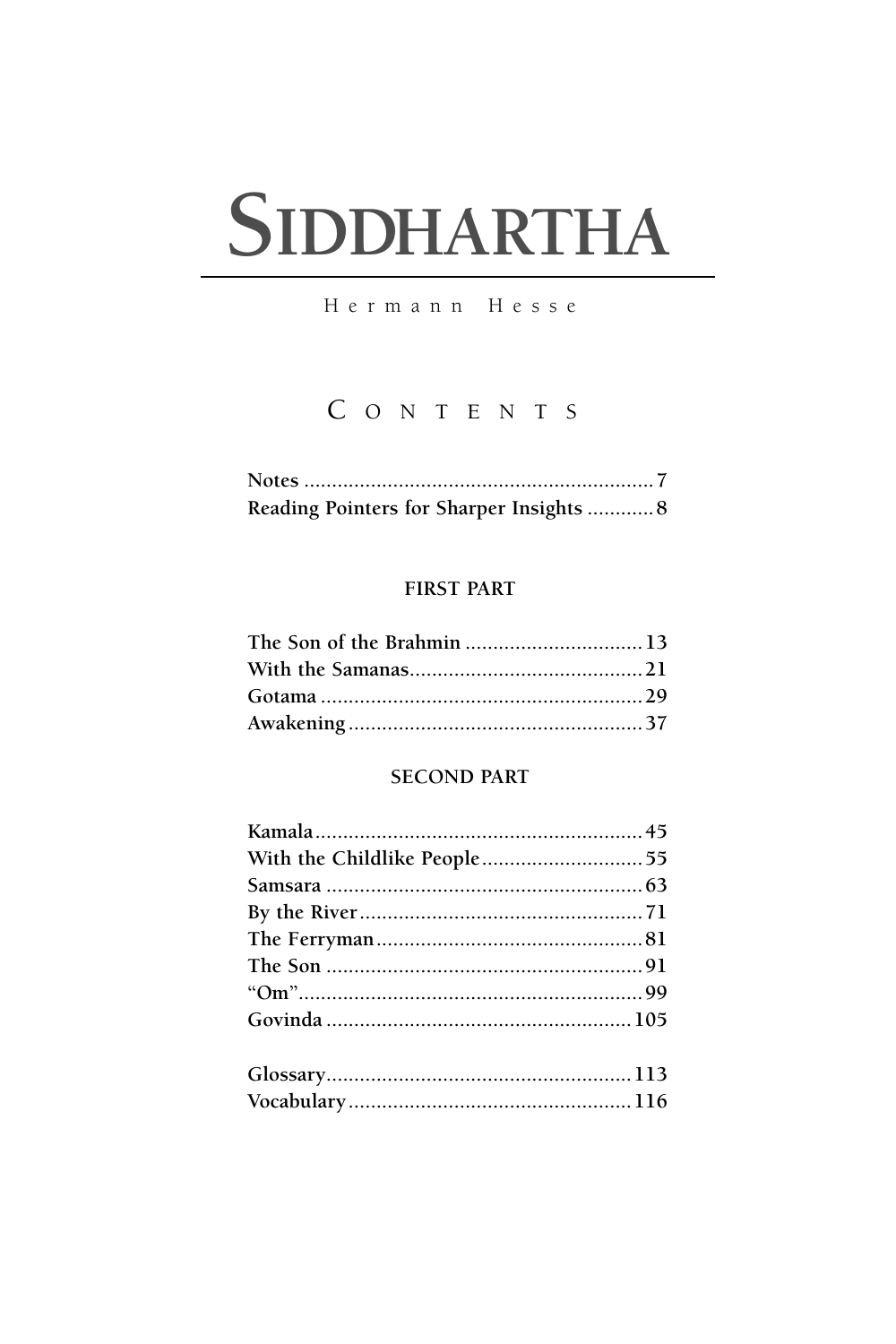# $N$ o t e s

# **What is a literary classic and why are these classic works important to the world?**

A literary classic is a work of the highest excellence that has something important to say about life and/or the human condition and says it with great artistry. A classic, through its enduring presence, has withstood the test of time and is not bound by time, place, or customs. It speaks to us today as forcefully as it spoke to people one hundred or more years ago, and as forcefully as it will speak to people of future generations. For this reason, a classic is said to have universality.

Hermann Hesse was born in Calw, Germany, in 1877. He visited India in 1911; it was most likely this visit that formed the basis for the novel *Siddhartha*, first published in 1922. Hesse immigrated to Switzerland in 1912 and became a Swiss citizen about a decade later. He was strongly opposed to the militarism of Germany during both World Wars, and in 1943, the Nazis would not allow the publication of one of his most famous novels—*The Glass Bead Game*, which was then published in Zürich. Hesse won the Nobel Prize for literature in 1946, and wrote no other major works after receiving this prize. Hermann Hesse died in 1962.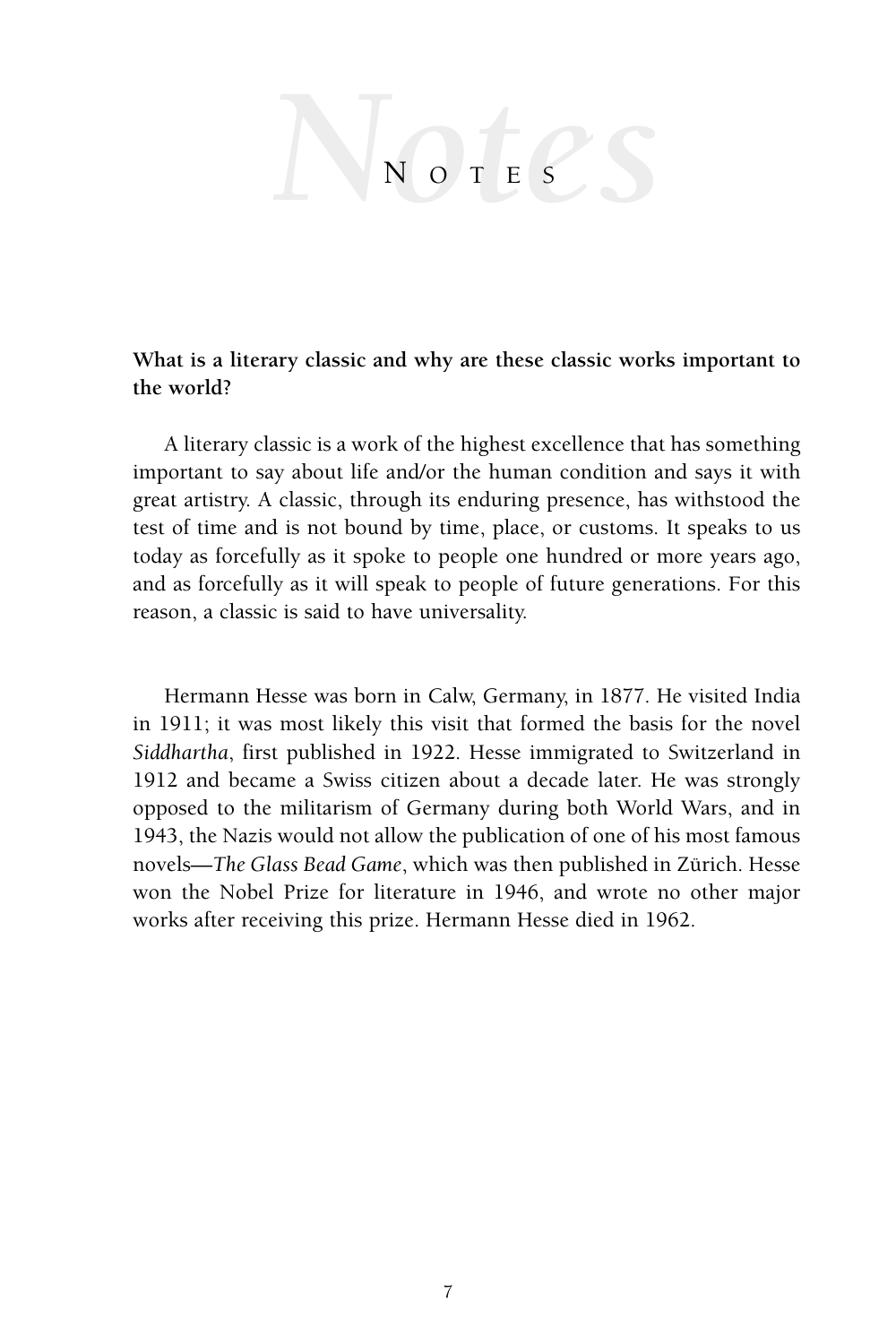# *Pointers* <sup>R</sup> e a d i n g P o i n t e <sup>r</sup> <sup>s</sup>

# **Reading Pointers for Sharper Insights**

*Siddhartha* is a novel about how a member of the priest class in India attains enlightenment over the course of his life. During the novel, Siddhartha becomes an ascetic, a merchant, and then a ferryman. It is important to note that, in terms of the book's chronology, Siddhartha spends much of his adult life (twenty years or more) as a merchant pursuing hedonistic pleasures. It is only later in life that he returns to the spiritual quest for enlightenment that he began as a young man. Large sections of time in Siddhartha's life are glossed over or skipped altogether during the narration.

Note the following themes and concepts that Hesse portrays and deals with as Siddhartha goes through his life experiences:

- One cannot be taught the path to enlightenment by someone else. Enlightenment can be attained only through a personal search for experiential wisdom. Paths to enlightenment can be as varied as the people who are seeking it because each journey toward that enlightenment is different.
- Endless words, teachings, and searches for knowledge can distract one from enlightenment. In addition, most worldly desires will stifle spiritual growth.
- All life and all matter is part of one unbroken, united whole. Time is an illusion, and the matter that was once non-life may become life. Existence, being, and life itself, therefore, are part of everything because all things actually exist simultaneously. If time itself is illusory, as Hesse puts forth in the novel, the young Siddhartha, searching for the divine, the older Siddhartha, feeding upon his desires, and the mature Siddhartha, living with the divine, all exist simultaneously.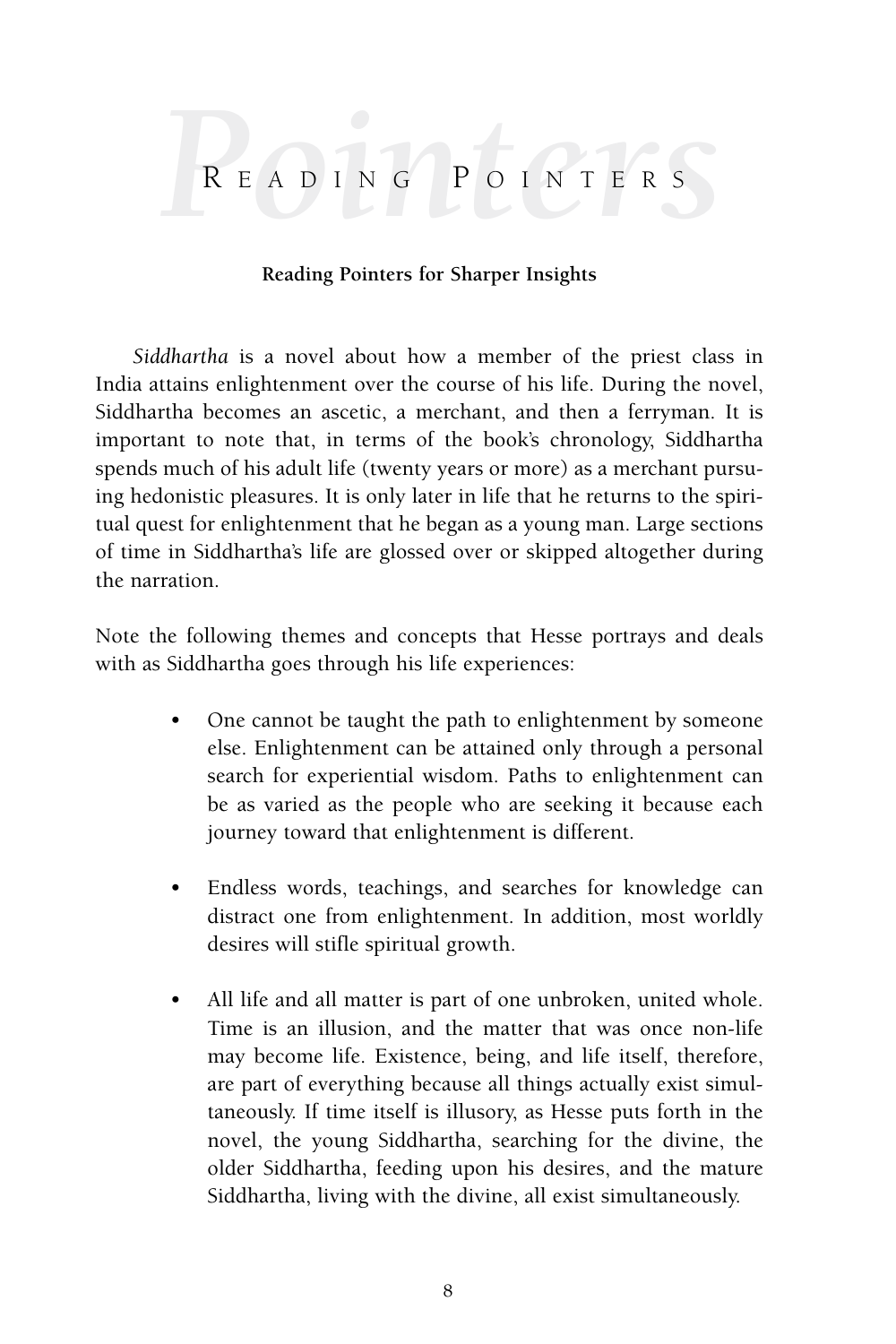

# *The Son of the Brahmin* †

S IDDHARTHA, the handsome son of the Brahmin, the young falcon, grew up together with his friend Govinda, another Brahmin's son, in the shadow of the house, in the sun of the riverbank near the boats, in the shadow of the IDDHARTHA, the handsome son of the Brahmin, the young falcon, grew up together with his friend Govinda, another Brahmin's son, in the shadow of the house, in the sun of the riverbank near the boats, sun tanned his fair shoulders on the riverbank while he bathed, during the holy cleansing, at the holy sacrifices. Shadows flowed into his black eyes in the mango grove, during the boyish games, when his mother sang, at the holy sacrifices, during the teaching of his father the scholar, and when speaking with the wise ones. For a long time Siddhartha had taken part in the wise ones' discussions; he had practiced word-wrestling with Govinda, had practiced the art of contemplation and the duty of meditation with Govinda. He already understood how to speak the "Om"† silently, that word of words, how to speak it silently in his inner being as he inhaled, how to pronounce it silently out of himself as he exhaled, how to do so with his whole soul while his forehead was enveloped by the radiance of the clear-thinking mind. He already understood how to recognize Atman† within this inner essence of his that was indestructible and one with the universe.

Joy sprang up in his father's heart over the son who was so apt to learn and so thirsty after knowledge; he saw growing within him a great sage and priest, a prince among the Brahmins.

Delight welled up in his mother's heart when she saw him taking long <sup>†</sup>Terms marked in the text with (†) can be looked up in the Glossary for additional information.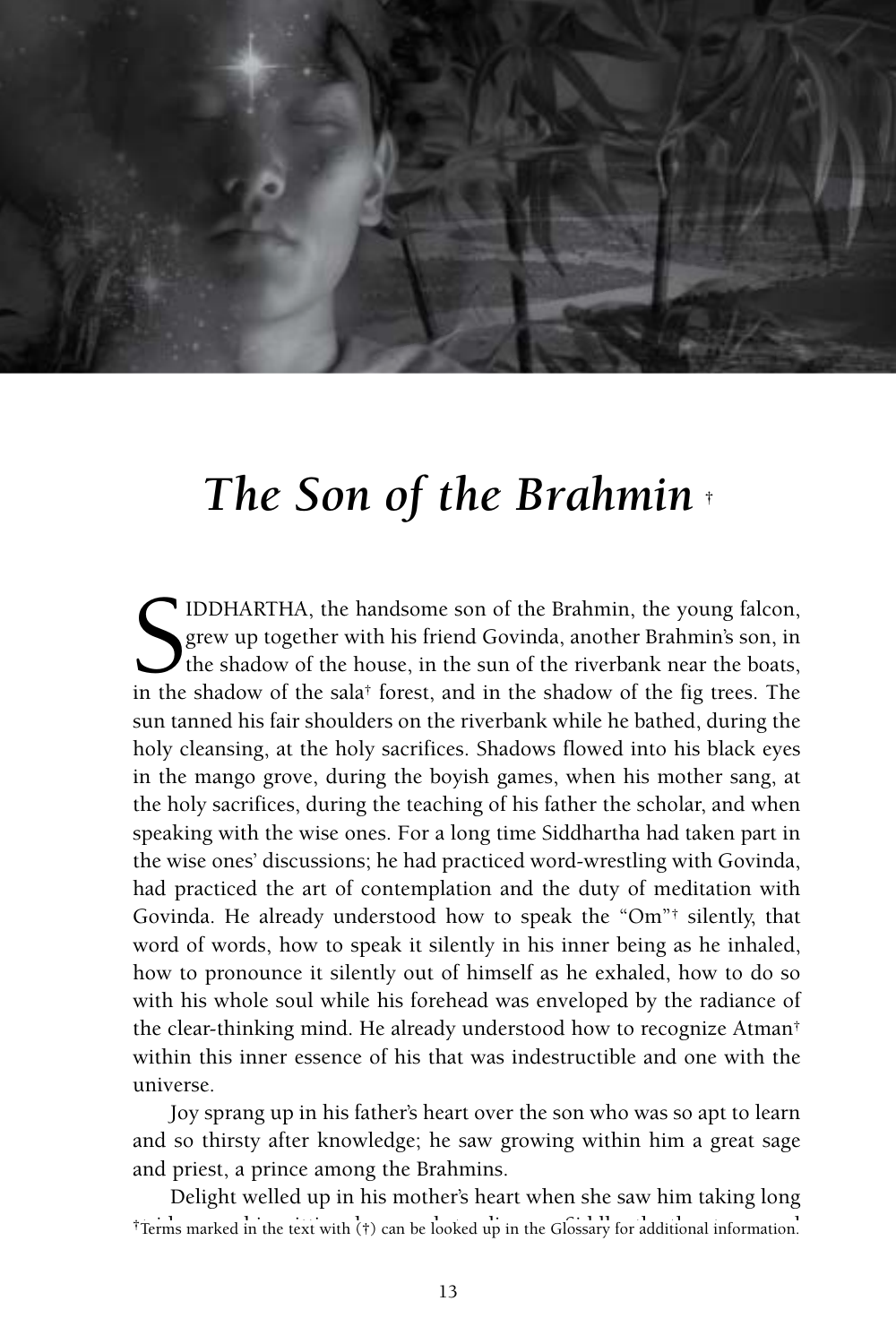cable manners.

All the young daughters of the Brahmins felt love stirring within their hearts when Siddhartha walked through the side-streets of the city with a beaming face, a lean physique, and a royal look in his eyes.

Govinda, the Brahmin's son, however, loved him more than all of these. He loved the eye of Siddhartha and his sweet voice, his gait and the perfection of his movements; he loved everything that Siddhartha did and said, and above all he loved Siddhartha's mind, his sublime and fiery thoughts, his blazing will, and Siddhartha's high calling. Govinda knew that this would be no ordinary Brahmin, no lazy official presiding over the sacrifices, no money-grubbing merchant hawking magic trinkets, no vain and vacuous speaker, no wicked and lying priest, and also not a goodhearted but dim-witted sheep in the plebian herds. Govinda didn't want to be such a person either, didn't want to be a Brahmin like all the ten thousand other Brahmins. He wanted to follow Siddhartha, who was beloved and majestic. When Siddhartha first became a god, when he entered into the radiance, then Govinda wanted to follow him as his friend, his escort, his servant, his spear-carrier, and his shadow.

In this manner, everyone loved Siddhartha. He brought everyone joy; he pleased everyone.

However, Siddhartha didn't bring himself joy; he didn't please himself. He strolled on the rosy paths of the fig gardens, sat in the blue shadows of the grove of meditation, washed his limbs daily in baths of atonement, and sacrificed in the deep shadows of the mango forest. Everyone loved him; he was joyous to them, and yet he carried no joy in his own heart. Dreams and restless thoughts came flowing to him out of the river's water, twinkled to him from the stars of the night, melted out of the sunbeams. Dreams and anxiety came billowing out of the sacrificial smoke, whispering from the verses of the Rig-Veda,† or trickling out of the old Brahmin's teachings.

Siddhartha had started to cultivate the seed of discontent within himself. He had started to feel as if his father's love, his mother's love, and the love of his friend Govinda wouldn't make him happy forever, wouldn't bring him peace, satisfy him, and be sufficient for all time. He had started to suspect that his illustrious father, his other teachers, and the wise Brahmins had shared the majority and the best of their wisdom with him, that they had already poured their all into his ready vessel without filling the vessel: the mind wasn't satisfied, the soul wasn't quiet, the heart wasn't stilled. The purifications were nice, but they were just water, and didn't wash away sins; they didn't cure the mental thirst or allay his heart's anxiety. Sacrifices and invocations to the gods were superb—but were they sufficient? Did the sacrifices bring happiness? And what about all those gods?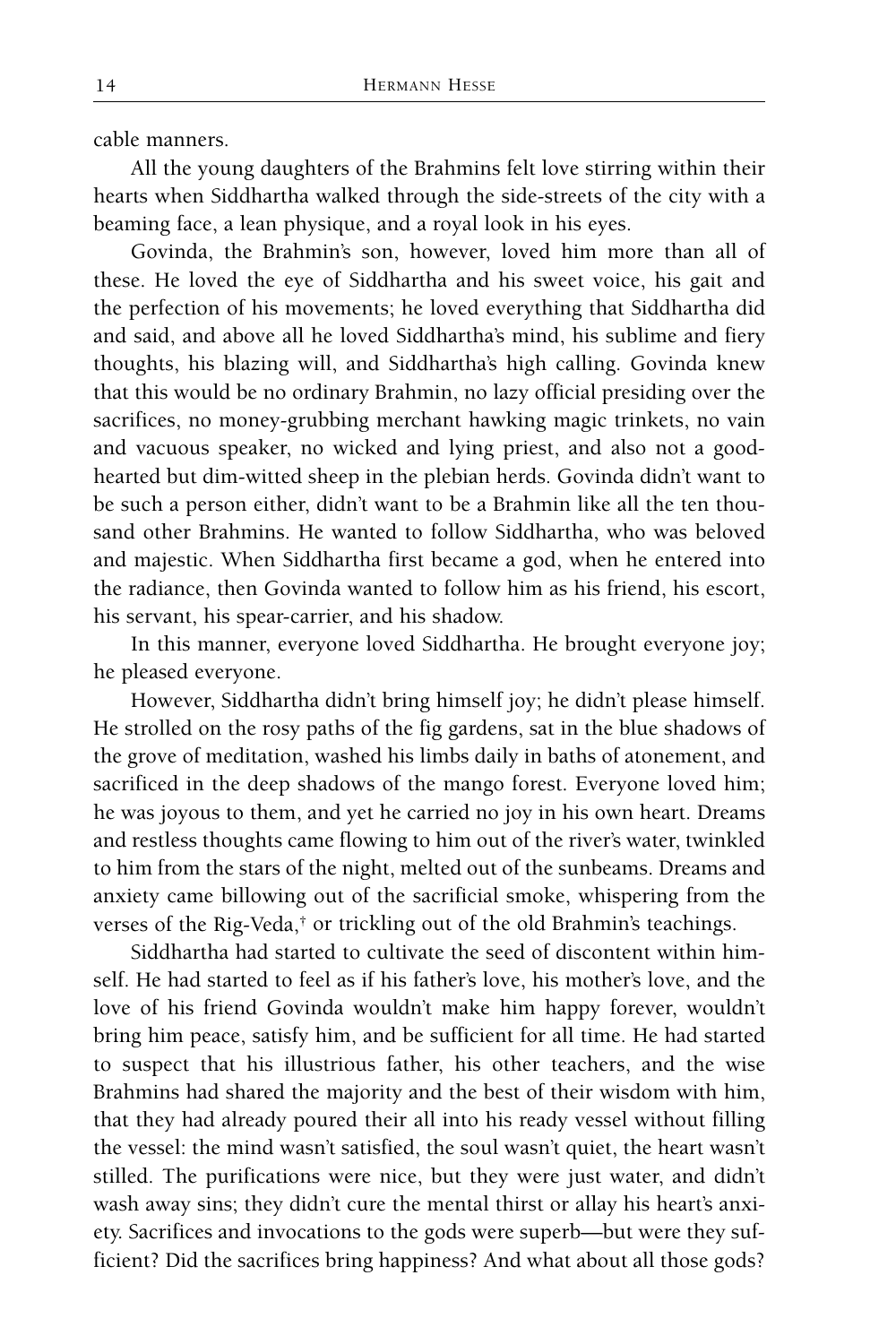Was Prajapati<sup>†</sup> really the one who had created the world? Wasn't it Atman, He who was the Only One, the All-One? Weren't the gods creatures, created just as you and I were: subject to time and transitory? Was it even good, was it right, did it make sense or was it important to sacrifice to the gods? To whom else would one sacrifice, to whom else should one bring worship other than Him, the Only, the Atman? And where could Atman be found, where did he live, where did his eternal heart beat—where else other than in the self, in one's inner being, in the indestructible part of all persons that they carried within themselves? But where was this self, where was this inner being, this most paramount thing? It was not made of flesh or the legs that carried it, it wasn't just the thoughts or the awareness—or so taught the wisest men. Where then was it? One had to penetrate that far into the self, into myself, into the Atman—was there some other way, however, a search which still yielded worthwhile results? Ah, but nobody pointed to this way, nobody knew it: not father, not the teachers and wise ones, not the holy chants sung during sacrifices! They knew everything, those Brahmins and their holy books. They knew everything, they had concerned themselves with everything and with more than everything: the creation of the world, the origins of language, of foods, of inhalation and exhalation, the institution of the senses, the deeds of the gods—they knew an inordinate amount, and yet was it worthwhile to know everything like this when one didn't know the one and only thing that was most important—that which alone was important?

To be sure, many verses from the holy books—especially the Upanishads† of the Sama-Veda†—spoke about these innermost and most important things—majestic verses. "Your soul is the whole world" was written there; it was also written that the person who slept in the deepest slumber went within to his or her innermost place and lived in Atman. Wonderful wisdom stood within these verses, all the wisdom of the wisest was gathered there in the magical words, pure like the honey gathered by the bees. No, the behemoth of knowledge that innumerable generations of wise Brahmins had gathered and protected there wasn't to be lightly esteemed. But where were the Brahmins, where were the priests, the wise ones and the penitents—those who were successful not only in knowing this deepest wisdom but also in living it? Where were the elders who could merge this Atman of their dreams with the waking being, to bring it fully into their lives and into their words and deeds? Siddhartha knew many venerable Brahmins—not the least of whom was his father, who was pure, scholarly, and highly esteemed. His father was admirable: his habits were quiet and elegant, his life pure, his words wise, and the thoughts that inhabited his brow were both fine and noble—but did he who possessed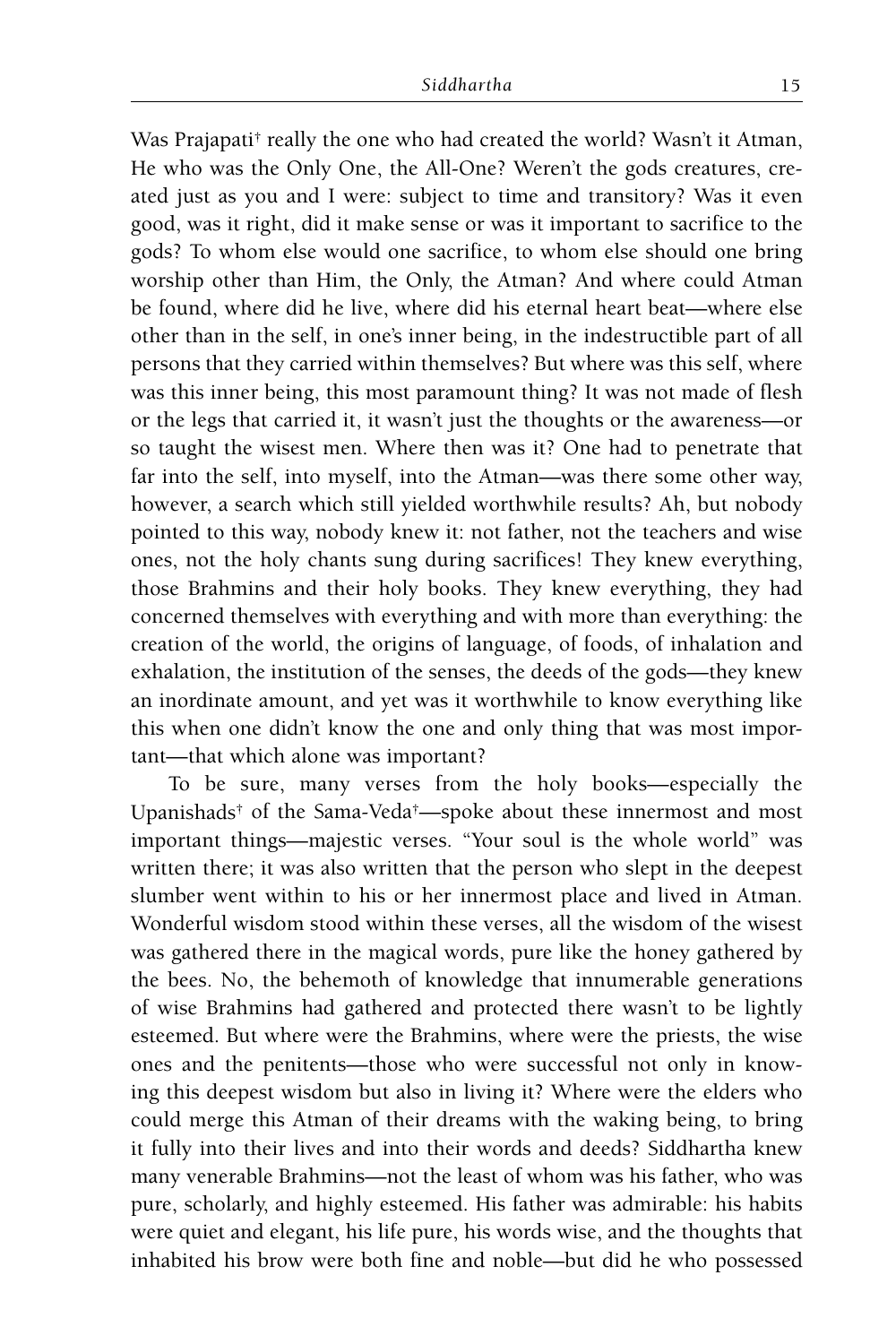so much wisdom live a blessed life? Did he have joy; wasn't he also a mere seeker, one who had thirst? Did not he, who had thirst, have to receive a holy quenching of this thirst by drinking time and time again at the sacrifices, at the books, at the conversations of the Brahmins? Why did he, who was irreproachable, have to wash out his sins every day, have to expend great effort once more to attain purification each and every day. Wasn't Atman in him; didn't the ancient spring flow in his heart? The ancient spring must be found in one's own self; one must own it! Everything else was just a search, a detour; it was to go astray.

Thus went Siddhartha's thoughts; this was his thirst, his sorrow.

He often spoke to himself out of the Chandogya-Upanishad: "Verily, the name of the Brahman† is Satyam†— in truth, one who knows this enters daily into the heavenly world." This heavenly world often appeared close, but he had never totally reached it; never had he quenched the ultimate thirst. Furthermore, among all the wise ones whom he knew whose teaching he had savored—even the wisest—among them all there were none who had totally reached the heavenly world, who had completely quenched the eternal thirst.

"Govinda," said Siddhartha to his friend, "Govinda, beloved, come with me among the Banyan trees, and we will practice meditating."

They went to the Banyan trees and sat down: here Siddhartha, and Govinda twenty paces further. When Siddhartha sat down, ready to speak the Om, he murmured and repeated the verse:

> "Om is the bow; the arrow is the soul, The Brahman is the arrow's goal That one should continuously hit."

When the usual time for practicing meditation had passed, Govinda rose up. The twilight had come, and it was time to perform the cleansing of the evening hour. He called Siddhartha's name. Siddhartha gave no answer. Siddhartha sat with his eyes open, immersed, staring with his eyes fixed upon a very far goal; the tip of his tongue stuck out a little between his teeth, and he didn't appear to be breathing. Thus he sat, shrouded in meditation, thinking Om, his soul sent out like an arrow after the Brahman.

Once, the Samanas† pulled through Siddhartha's town. They were pilgrims and ascetics: three scraggly, worn-out men who were neither old nor young, with dusty and bloody shoulders. They were nearly naked, singed by the sun, given over to loneliness, strangers and enemies of the world, and estranged, gaunt jackals in the domain of mankind. From behind them wafted a hot scent of quiet passion, of a duty that destroys, of a merciless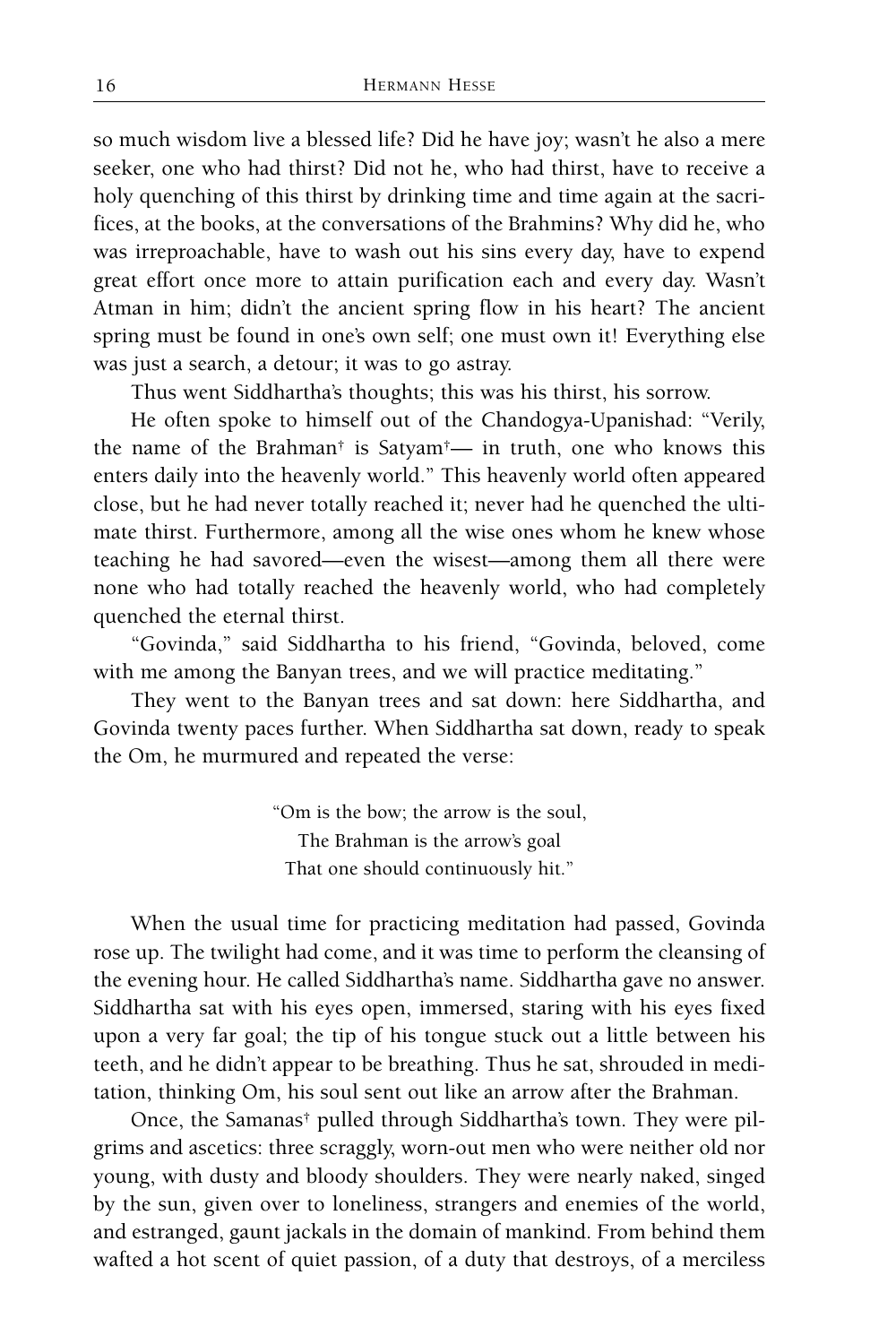# **Glossary**

## **First Part**

# **The Son of the Brahmin**

- **Brahmin**  the class of priests in Hindu society; a member of this society. This class is the highest of the four Hindu castes (see note: *caste* in "With the Samanas" glossary).
- **sala**  a type of hardwood tree with resin that is used for incense, for caulking boats, and for lamp fuel; it is said that the Buddha died underneath one of these trees.
- **"Om"**  a mystical, religious Hindu word, which is said to embody the universal spirit; it is a word regularly chanted during religious ceremonies to achieve a state of bliss.
- **Atman**  [*Sanskrit*] "breath"; "individual soul"
- **Rig-Veda**  the oldest religious scripture in the Hindu religion; this is the holiest of the four Hindu texts written between 1500 and 500 B.C. *Veda* refers to the collection of texts or verses that creates a body of knowledge from the original time period of the Hindu religion.
- **Prajapati**  [*Sanskrit*] "author/protector of life"
- **Upanishads**  a set of texts, the name of which indicates that it supposedly "removes ignorance by revealing knowledge of the universal spirit."
- **Sama-Veda**  [*Sanskrit*] *Sama* means "ritual chant," and *Veda* means "knowledge"; the Sama-Veda (Samaveda) ranks third in level of importance in the four Hindu scriptures.
- **Brahman**  related to the expansion of the soul that leads to knowledge of the universal spirit; it also refers to the spirit itself that sustains the universe. Note that *Brahman* is not the same as *Brahmin* (see note: *Brahmin*).
- **Satyam**  [*Sanskrit*] "pure," "true"; that which lies beyond the illusion of the world.
- **Samanas**  [*Sanskrit*] "to become weary or exhausted through effort"; in this context, the term is referring to those people who embody this attribute and practice severe self-discipline and self-denial.

# **With the Samanas**

**Nirvana** – Nirvana represents a state of bliss that supposedly occurs when all personal desires have been eliminated, one's individual self is extinguished, and a person realizes that the soul and the universal spirit are one and the same.